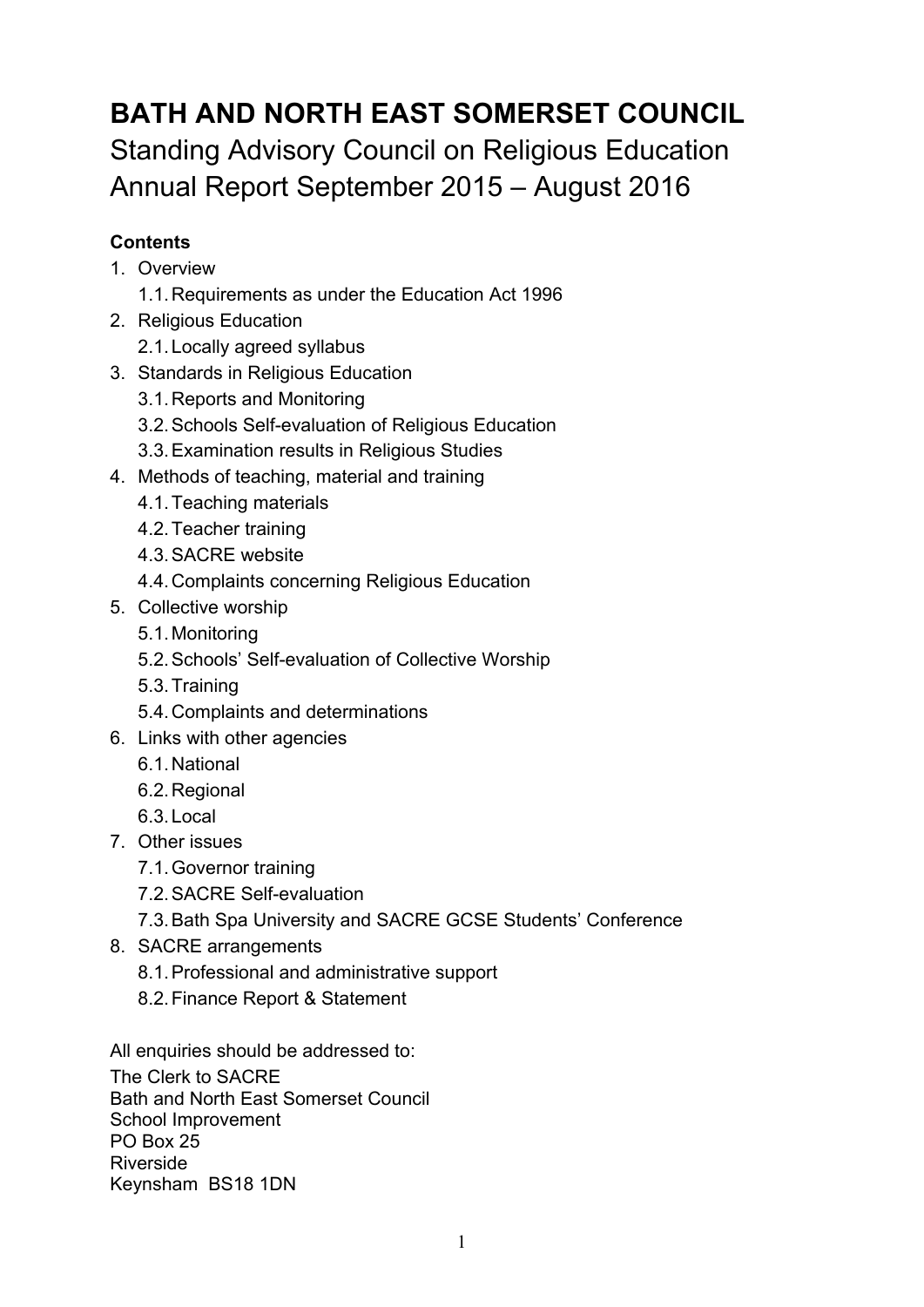### **1 Overview**

**1.1** Requirements as under the Education Act 1996 In accordance with requirements of section 391 (7) of the above act, SACRE has advised Bath and North East Somerset Council of its recommendation to adopt a new agreed syllabus (see below). There have been no applications from Headteachers in community schools to waiver the requirements that collective worship shall be wholly or mainly of a broadly Christian character.

### **2 Religious Education**

2.1 Locally agreed syllabus

Bath and North East Somerset SACRE collaborated with Bristol, North Somerset and the London Borough of Haringey SACREs to produce a revised e-version of the locally agreed syllabus 'Awareness, Mystery and Value'. This was adopted by the four authorities from September 2016. The Isles of Scilly may also be maintaining its membership of the group, subject to its SACRE's approval.

The new agreed syllabus consists of:

- 2.1.1 The current unchanged programmes of study, which are now available at http://www.awarenessmysteryvalue.org/syllabus/
- 2.1.2 The current requirements regarding coverage of religions and beliefs at different key stages, with the additional requirement for students to be taught about 'a non-religious worldview such as humanism at Key Stage 3 or 4' (as well as Christianity, Buddhism and Sikhism).

Although the syllabus itself has not changed much, SACRE has produced additional non-statutory guidance for schools, particularly on **assessment**. This is now also published on the new agreed syllabus **website:** http://awarenessmysteryvalue.org/. A link to the site is also published on the Bath & North East Somerset SACRE website: http://banes-sacre.com/

## **3 Standards in Religious Education**

- 3.1 Reports and Monitoring
	- SACRE has not been informed by the Local Authority of any concerns about standards of religious education in primary, secondary and special schools.
- 3.2 Schools' Self-evaluation of Religious Education In order for SACRE to gain information about RE and collective worship in Bath & North East Somerset schools, SACRE has begun to send a short survey to a proportion of schools on a rotational basis each year.
	- 3.2.1 At the time of writing, replies had been received from 16 out of 27 schools in the first cohort. These responses were from one community junior school, three community primary schools, two voluntary controlled junior schools, six voluntary controlled primary schools, one voluntary aided primary school, one community secondary school and two voluntary aided secondary schools.
	- 3.2.2 All bar four of the schools were providing an average of at least 50 minutes of RE on the timetable each week. In terms of a budget for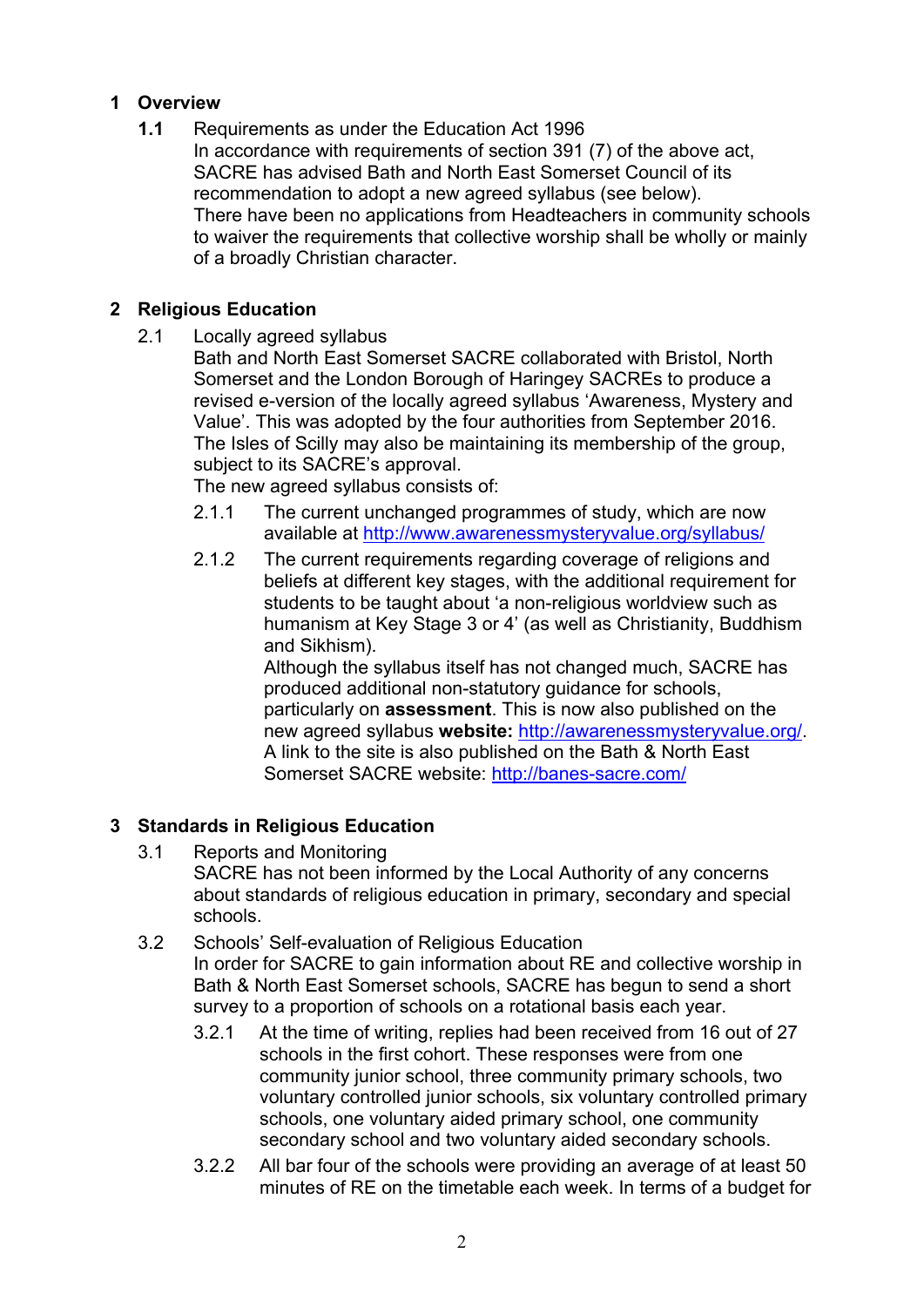RE, five schools said that they had no budget and had to request money as needed, six provided at least £1.50 per pupil for RE resources and only one less than 50p.

- 3.2.3 Four schools (two community primary, one community junior and one VC junior) reported that one or two pupils were being withdrawn from *all* of RE by their parents, and only two schools (both community primaries) reported that one or two pupils were being withdrawn from *part* of the RE programme.
- 3.2.4 Eight of the schools reported average levels of attainment in RE and eight above average. Only three schools (two church primaries and one church secondary) reported that attainment was high in relation to expected levels. None of the schools reported that attainment was low overall. In terms of the standard of progress and learning in RE, four schools reported a need for improvement, nine that standards were good and three (one VC primary, one VA primary and one VA secondary) outstanding.
- 3.2.5 All the schools that responded to the questionnaire had an RE leader in place but there was a very mixed picture of continuing professional development (CPD) with eleven of the schools not engaging in any *internal* training for staff in the previous year. At the same time, all bar three of the schools had organised training for at least one member of staff on a course *external* to the school during the year. No schools, however, reported that any teacher had received RE training of more than one day over the year.
- 3.2.6 All bar two of the schools had organised visits for pupils in the previous year, with ten having conducted two or more. All bar one had received at least two outside visitors to contribute to RE lessons. All had built up their own artefact collections, and seven reported use of the SACRE Resources held at Saltford School. Only four schools subscribed to RE Today, and only three had current membership of National Association of Teachers of RE (NATRE). Six schools reported that they had no contact with an RE adviser (from the LA, Diocese or faith community) in support of RE during the year.
- 3.2.7 Six schools (one community primary, one VC junior, two VC primaries, one community secondary and one VA secondary) reported that there was insufficient time for RE in some years.
- 3.3 Secondary schools' public examination results
	- 3.3.1 This year there were 569 students entered for the **GCSE full course** in RS (28.1% of the cohort), with Bath Academy, Oldfield School, St Gregory's Catholic College and Somervale School Specialist Media Arts College entering nearly all their Year 11 students for the examination. Of the whole entry, 80.3% gained A\*- C grades. 62.5% achieved at least a B grade.
	- 3.3.2 There were 518 students entered for the **GCSE short course** in RS (25.6% of the cohort), with Chew Valley School, Norton Hill Academy and St Mark's CofE School entering nearly all their Year 11 students for the examination. Of the whole entry, 61.8% gained A\*-C grades. 45.3% achieved at least a B grade.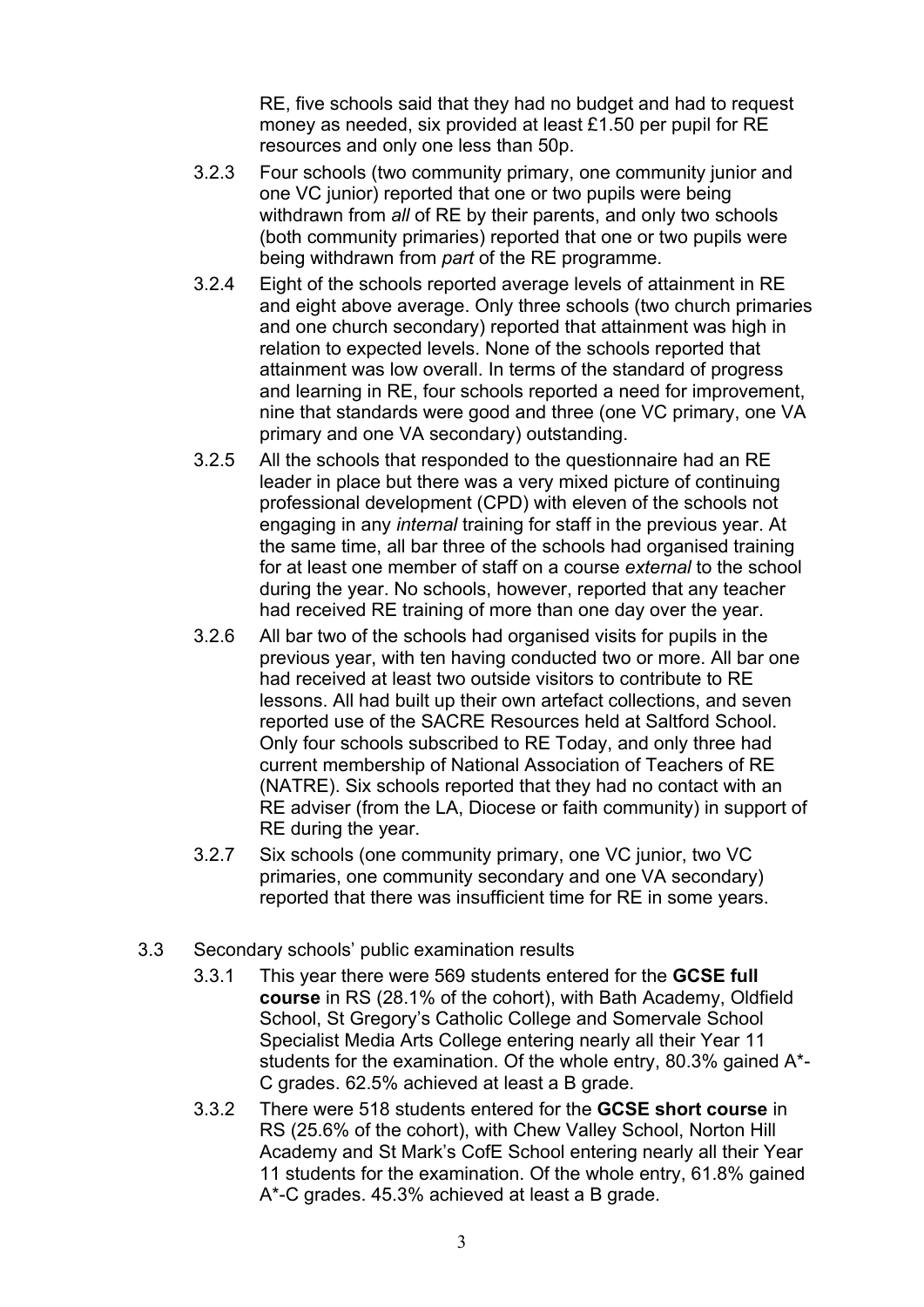- 3.3.3 In addition, St Gregory's Catholic College entered 34 students for the **Entry Level Certificate** in RS. 17.6% achieved a grade 2 and 82.4% achieved a grade 3.
- 3.3.4 88 students were entered for **'A' level** Religious Studies. 39 of these achieved an A\*-B grade (ten from Beechen Cliff School, eight from Hayesfield Girls School, two from Norton Hill Academy, two from Oldfield School, five from Ralph Allen School, four from St Gregory's Catholic College, two from Somervale School and six from Writhlington School).
- 3.3.5 108 students were entered for **'AS' Level** RS this year. 75 of these achieved an A-C grade (twelve from Beechen Cliff School, one from Chew Valley School, 17 from Hayesfield Girls School, 14 from Norton Hill Academy, two from Oldfield School, 14 from Ralph Allen School, six from St Gregory's Catholic College, two from Somervale School, two from Wellsway School and seven from Writhlington School).
- 3.3.6 *SACRE would like to pass on its congratulations to the staff and students for all their efforts.*

#### **4 Methods of teaching, material and training**

4.1 Teaching materials

The new website for the syllabus: http://awarenessmysteryvalue.org/ contains a wealth of resources for teachers. As well as the programmes of study and exemplars of schemes of learning, there are guides for visits and visitors and planning materials for subject leaders.

SACRE maintains a collection of artefacts for all of the major religions at Saltford Primary School. A member of staff there receives a small stipend for managing the resources and arranging free loans to Bath & North East Somerset schools.

4.2 Teacher training

Two training events for teachers took place in the year. The first was an afternoon seminar for primary RE co-ordinators, held at Saltford Primary School in November 2015 and led by Dave Francis. The second event was a World Religions workshop on Christian and Sikh Religion resources. This was led by faith representatives and held at Saltford Primary School in March 2016.

#### 4.3 SACRE website: http://banes-sacre.com/

The SACRE website was maintained and updated during the year. A coopted member of SACRE receives a small stipend for managing the site and ensuring it is kept up-to-date.

#### 4.4 Complaints about Religious Education The Local Authority/SACRE received no formal complaints concerning RE.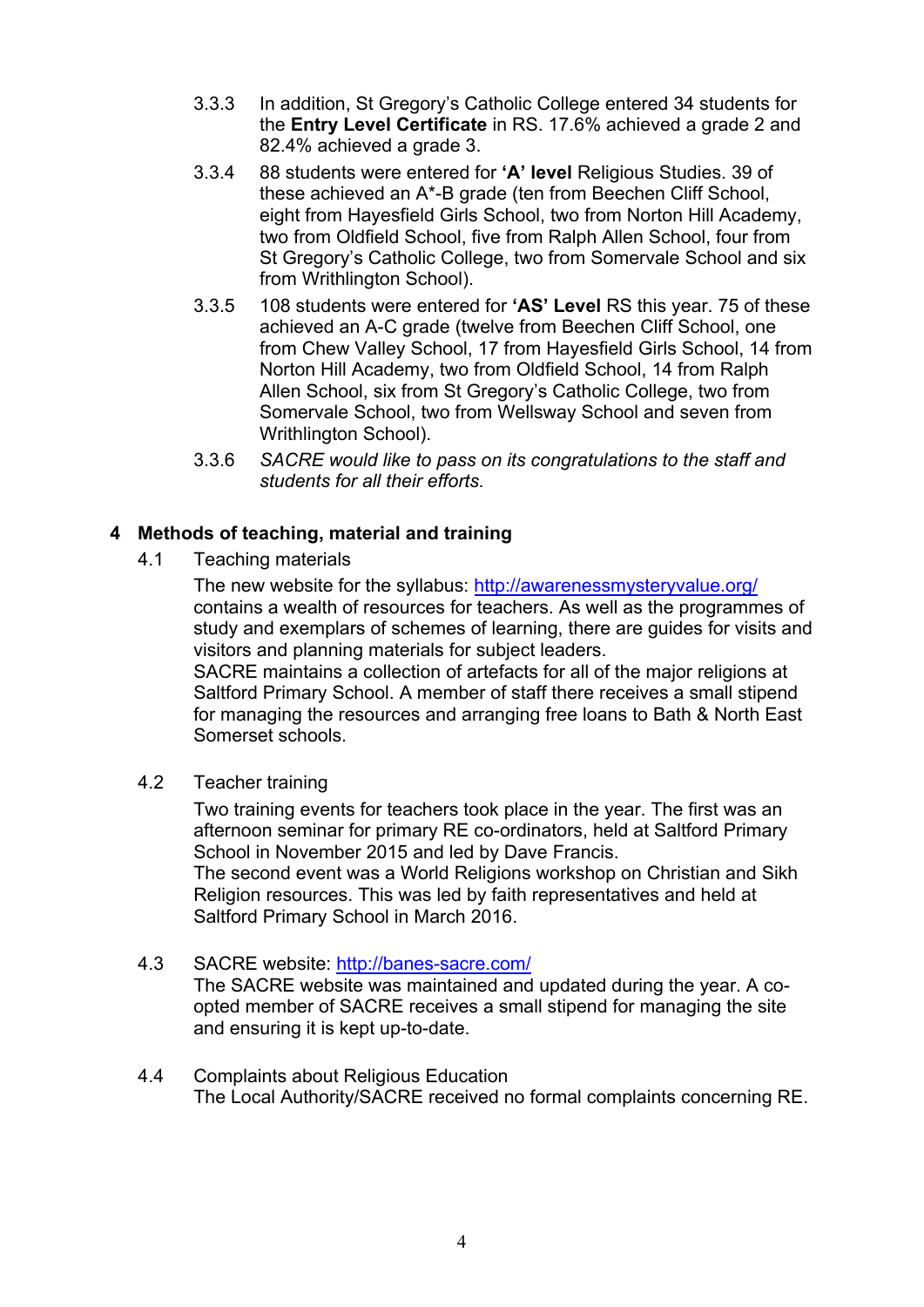#### **5 Collective worship**

#### 5.1 Monitoring

As with religious education (see section 3.2), SACRE has initiated a survey of a selection of schools on a rotational basis over three years, providing schools with the opportunity to provide a self-evaluation of the provision and quality of collective worship.

- 5.2 Schools' Self-evaluation of Collective Worship
	- 5.2.1 There were 16 responses to the survey on collective worship. Five of the schools surveyed (three community primaries, one VC junior and one VA secondary) had between two and nine pupils being withdrawn from acts of collective worship by their parents. One (a community junior) had one pupil withdrawn. The others reported no withdrawals at all.
	- 5.2.2 All the schools bar two (a community junior and a community secondary) received support from local ministers of religion. All bar two community primary schools received contributions to collective worship from visitors other than a local minister of religion.
	- 5.2.3 Only five schools (31%) reported that there was a genuine opportunity for pupils to participate in an act of worship every day. Three schools (two community primaries and one VC primary) reported that there was, on average, only one genuine opportunity for pupils to participate in collective worship each week.
	- 5.2.4 Four of the schools (two VC primaries, one VA primary and one VA secondary) considered that the quality of pupils' experience of assemblies / acts of collective worship was 'outstanding'. Seven reported that the experience was 'good'. In two schools (one VC junior and one VC primary) the quality was judged to be 'requiring improvement', and in one school the quality was judged to be inadequate.
- 5.3 Training

No training on collective worship was organised by SACRE during the year but information from other local providers, such as the Diocese of Bath & Wells was circulated to schools.

5.4 Complaints and determinations

The Local Authority/SACRE received no formal complaints, and there were no requests from schools to vary the legal requirement for collective worship.

#### **6 Links with other agencies**

6.1 National

Two SACRE members attended the Southwest Conference for SACREs, 'RE: Now and in the Future', at Dillington House in Somerset and reported back to members. Conference workshops included material on religious extremism and British values and the keynote speaker was Rudi Eliott Lockhart, the new Chief Executive of the Religious Education Council of England and Wales (REC).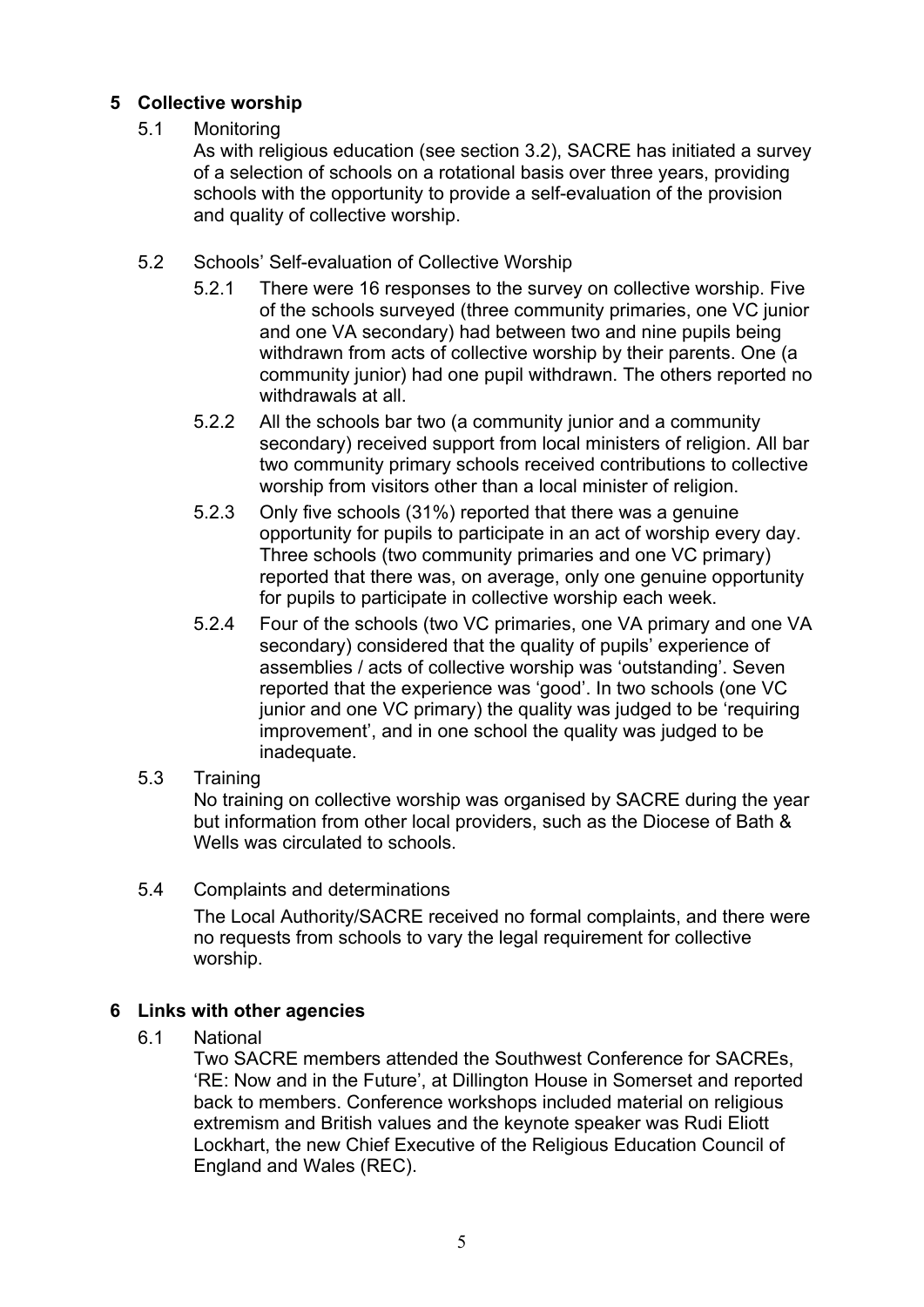#### 6.2 Regional

Bath & North East Somerset SACRE took part in a regional Learn Teach Lead RE (LTLRE) project, with funding from Diocesan and other charities, aiming to provide training in religious education, especially though the building of communities of RE teachers across the region. Two SACRE members and the Associate Adviser took part in the steering group for the project and another SACRE member was appointed to be a Project Leader for RE (PLRE). A regional conference was held in June/July providing an excellent foundation from which to develop support for teachers in the area.

6.3 Local

Contact is maintained and found helpful with North Somerset and Bristol SACREs, the Secondary Heads of Religious Education and the Bath Interfaith Group.

#### **7 Other issues**

7.1 Governor training

No LA governor training took place during the year specifically on RE or collective worship, though the Diocese of Bath & Wells provides regular RE and collective worship courses for governors in a variety of schools, including non-church schools. Plans are being put in place to offer SACREbased governor training in the coming year to explain the requirements of the new agreed syllabus.

- 7.2 SACRE Self-evaluation The SACRE development plan is proving a useful management tool to ensure finance is directed at priorities based on feedback from schools and national initiatives.
- 7.3 A conference sponsored by Bath Spa University and supported by SACRE was held for GCSE students in the authority.

#### **8 SACRE arrangements**

- 8.1 Professional and administrative support SACRE was supported by Dave Francis, the Associate Adviser for Religious Education and Clerk to SACRE.
- 8.2 Finance

(See Financial Statement over)